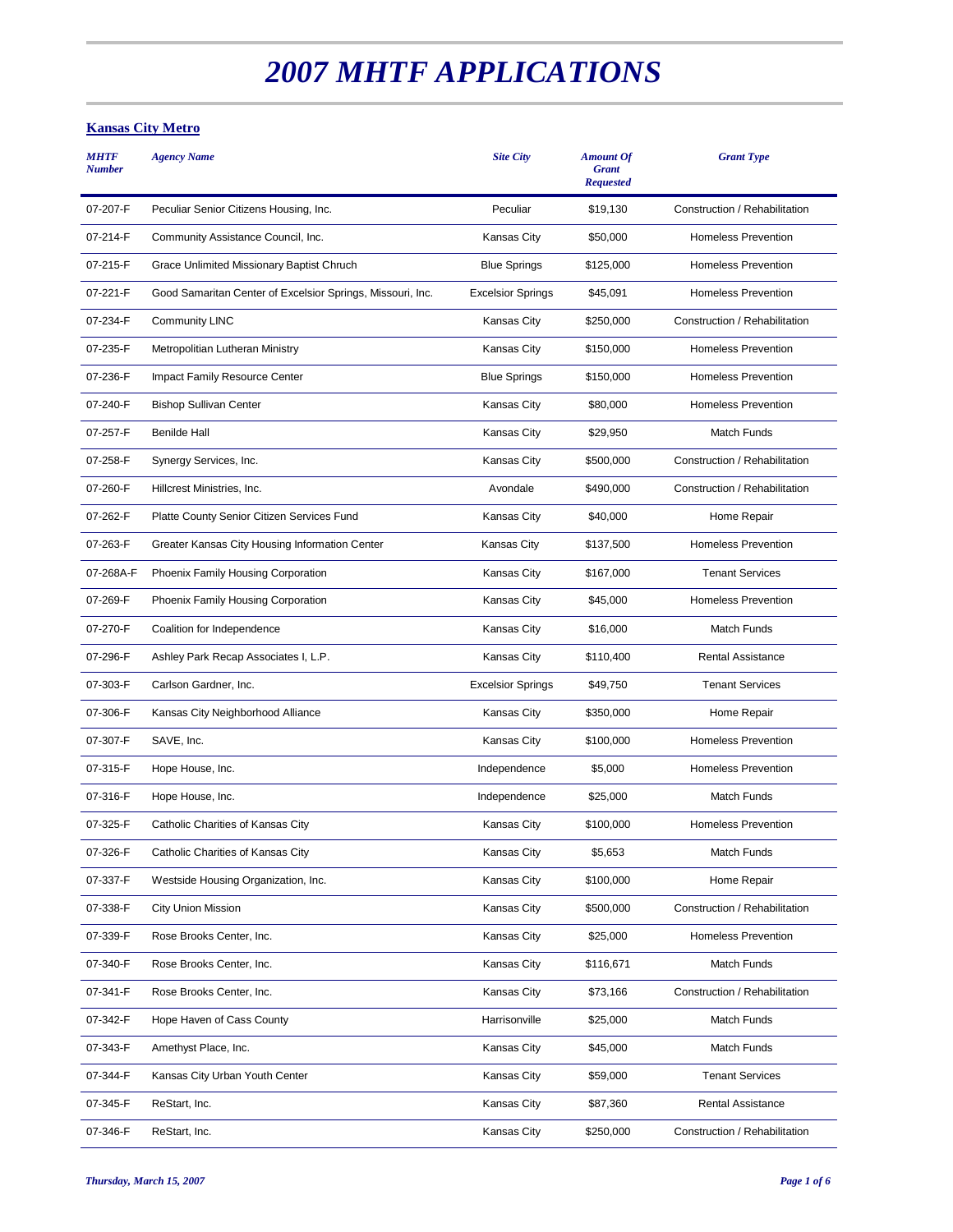## **Kansas City Metro**

| <b>MHTF</b><br><b>Number</b> | <b>Agency Name</b>                                         | <b>Site City</b>         | <b>Amount Of</b><br><b>Grant</b><br><b>Requested</b> | <b>Grant Type</b>             |
|------------------------------|------------------------------------------------------------|--------------------------|------------------------------------------------------|-------------------------------|
| 07-347-F                     | ReStart, Inc.                                              | Kansas City              | \$40,000                                             | <b>Match Funds</b>            |
| 07-348-F                     | Synergy Services, Inc.                                     | Kansas City              | \$35,000                                             | <b>Homeless Prevention</b>    |
| 07-350-F                     | <b>Sheffield Place</b>                                     | Kansas City              | \$50,000                                             | Construction / Rehabilitation |
| 07-351-F                     | Sheffield Place                                            | Kansas City              | \$25,000                                             | Match Funds                   |
| 07-352-F                     | Good Samaritan Center of Excelsior Springs, Missouri, Inc. | <b>Excelsior Springs</b> | \$27,200                                             | Construction / Rehabilitation |
| 07-353-F                     | Blue Hills Community Services Corporation                  | Kansas City              | \$90,000                                             | Home Repair                   |
| 07-356-F                     | Preservation of Affordable Housing Inc.                    | Independence             | \$49,800                                             | <b>Homeless Prevention</b>    |
| 07-359-F                     | Family Friends Program & Children's Mercy Hospital         | Kansas City              | \$100,000                                            | <b>Homeless Prevention</b>    |
| 07-361-F                     | Evangelical Children's Home (dba Steppingstone)            | Kansas City              | \$30,000                                             | Construction / Rehabilitation |
| 07-362-F                     | Evangelical Children's Home (dba Steppingstone)            | Kansas City              | \$30,000                                             | <b>Rental Assistance</b>      |
| 07-363-F                     | <b>Community Services League</b>                           | Independence             | \$138,600                                            | <b>Homeless Prevention</b>    |
| Total                        | <b>Kansas City Metro</b>                                   |                          | \$4,937,271                                          |                               |
| <b>North - Central</b>       |                                                            |                          |                                                      |                               |
| <b>MHTF</b><br><b>Number</b> | <b>Agency Name</b>                                         | <b>Site City</b>         | <b>Amount Of</b><br><b>Grant</b><br><b>Requested</b> | <b>Grant Type</b>             |
| 07-201-F                     | Stanberry Independent Living, Inc.                         | Stanberry                | \$25,743                                             | Construction / Rehabilitation |
| 07-223-F                     | Douglass Community Services, Inc.                          | Hannibal                 | \$110,000                                            | <b>Homeless Prevention</b>    |
| 07-226-F                     | Green Hills Community Action Agency                        | Trenton                  | \$100,000                                            | Home Repair                   |
| 07-227-F                     | Children & Family Center of NW Missouri                    | Maryville                | \$15,000                                             | <b>Homeless Prevention</b>    |
| 07-231-F                     | Northeast Community Action Corporation (NECAC)             | <b>Bowling Green</b>     | \$87,000                                             | Match Funds                   |
| 07-254-F                     | RAIN of Central Missouri, Inc.                             | Columbia                 | \$175,000                                            | Construction / Rehabilitation |
| 07-259-F                     | Kenwood Properties, LLC                                    | Columbia                 | \$384,160                                            | Construction / Rehabilitation |
| 07-261-F                     | Catholic Charities - St. Joseph                            | St. Joseph               | \$35,000                                             | <b>Homeless Prevention</b>    |
| 07-264-F                     | Interfaith Community Services, Inc. (InterServ)            | St. Joseph               | \$61,000                                             | Rental Assistance             |
| 07-265-F                     | Interfaith Community Services, Inc. (InterServ)            | St. Joseph               | \$43,520                                             | Construction / Rehabilitation |
| 07-266-F                     | Interfaith Community Services, Inc. (InterServ)            | St. Joseph               | \$50,000                                             | <b>Homeless Prevention</b>    |
| 07-267-F                     | Interfaith Community Services, Inc. (InterServ)            | St. Joseph               | \$125,000                                            | Construction / Rehabilitation |
| 07-268C-F                    | Phoenix Family Housing Corporation                         | Columbia                 | \$167,000                                            | <b>Tenant Services</b>        |
| 07-271-F                     | <b>AVENUES</b>                                             | Hannibal                 | \$20,000                                             | Match Funds                   |
| 07-285-F                     | Phoenix Programs, Inc.                                     | Columbia                 | \$50,633                                             | Match Funds                   |
| 07-286-F                     | Phoenix Programs, Inc.                                     | Columbia                 | \$78,300                                             | <b>Homeless Prevention</b>    |
| 07-304-F                     | Comprehensive Human Services, Inc.                         | Columbia                 | \$35,000                                             | <b>Homeless Prevention</b>    |
| 07-305-F                     | Comprehensive Human Services, Inc.                         | Columbia                 | \$39,900                                             | Match Funds                   |
| 07-319-F                     | Pettis County Community Partnership                        | Sedalia                  | \$65,000                                             | <b>Homeless Prevention</b>    |

07-328-F Johnson County H.E.L.P. **Warrensburg \$183,321** Construction / Rehabilitation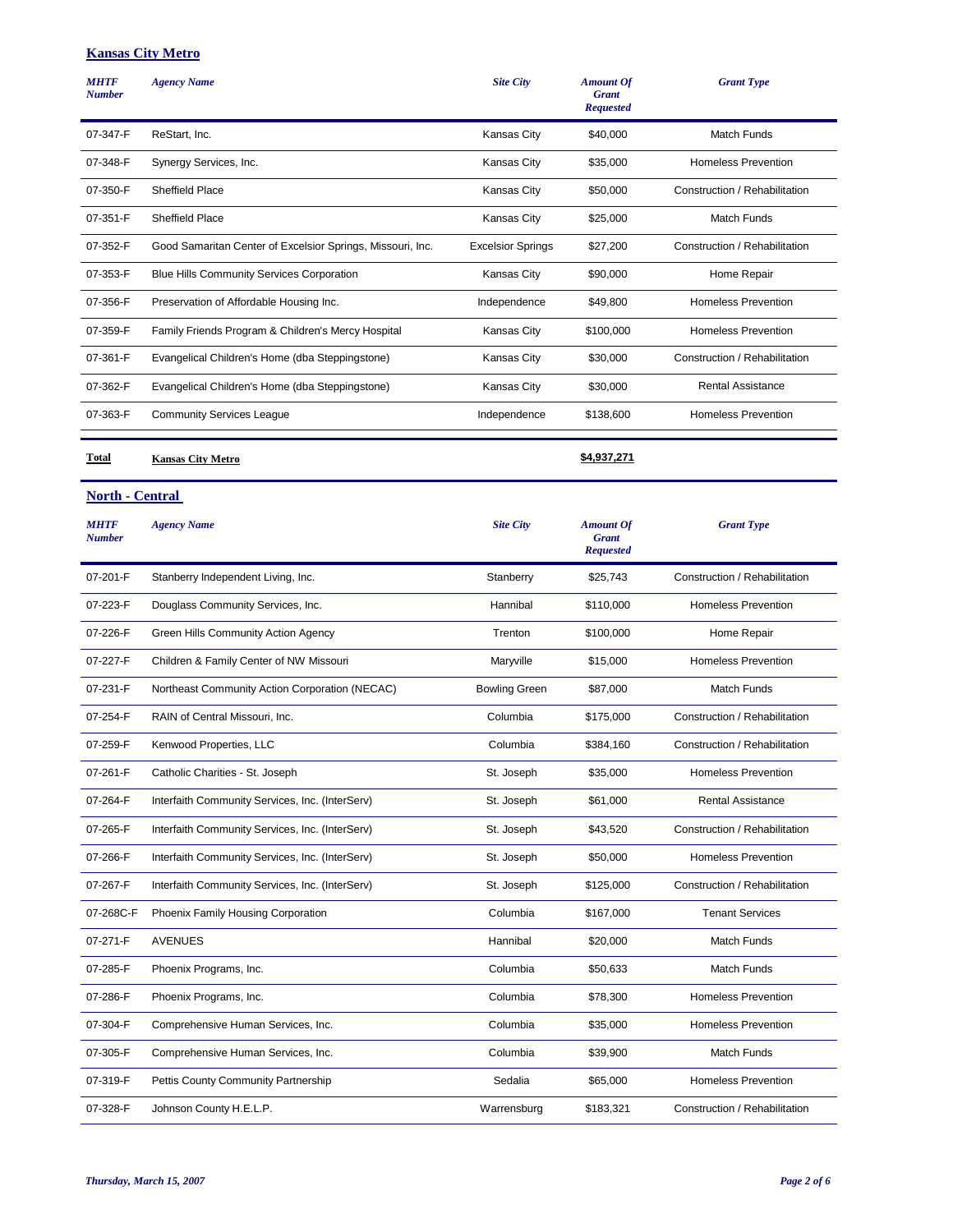## **North - Central**

| <b>MHTF</b><br><b>Number</b> | <b>Agency Name</b>                                  | <b>Site City</b>      | <b>Amount Of</b><br><b>Grant</b><br><b>Requested</b> | <b>Grant Type</b>             |
|------------------------------|-----------------------------------------------------|-----------------------|------------------------------------------------------|-------------------------------|
| 07-329-F                     | Johnson County H.E.L.P.                             | Warrensburg           | \$100,000                                            | <b>Homeless Prevention</b>    |
| 07-330-F                     | Johnson County H.E.L.P.                             | Warrensburg           | \$5,500                                              | Match Funds                   |
| 07-360-F                     | Northeast Missouri Community Action Agency          | Kirksville            | \$22,000                                             | Home Repair                   |
| Total                        | <b>North - Central</b>                              |                       | \$1,978,077                                          |                               |
| <b>Southeast</b>             |                                                     |                       |                                                      |                               |
| <b>MHTF</b><br><b>Number</b> | <b>Agency Name</b>                                  | <b>Site City</b>      | <b>Amount Of</b><br><b>Grant</b><br><b>Requested</b> | <b>Grant Type</b>             |
| 07-203-F                     | Phelps County Family Crisis Services, Inc.          | Rolla                 | \$26,500                                             | <b>Homeless Prevention</b>    |
| 07-209-F                     | South Central Missouri Community Action Agency      | Winona                | \$300,000                                            | Home Repair                   |
| 07-217-F                     | Texas County Food Pantry, Inc.                      | Houston               | \$60,000                                             | <b>Homeless Prevention</b>    |
| 07-218-F                     | Samaritan Outreach Center                           | <b>West Plains</b>    | \$36,000                                             | <b>Homeless Prevention</b>    |
| 07-237-F                     | Christos House, Inc.                                | <b>Willow Springs</b> | \$40,000                                             | <b>Homeless Prevention</b>    |
| 07-243-F                     | Community Counseling Center, Inc.                   | Fredericktown         | \$100,200                                            | Construction / Rehabilitation |
| 07-244-F                     | New Hope Ministries Resource Center                 | Sikeston              | \$17,388                                             | Match Funds                   |
| 07-247-F                     | 4-Sight Counseling                                  | Cape Girardeau        | \$136,950                                            | <b>Rental Assistance</b>      |
| 07-250-F                     | Christos House, Inc.                                | <b>Willow Springs</b> | \$25,000                                             | Match Funds                   |
| 07-251-F                     | Haven House, Inc.                                   | Poplar Bluff          | \$35,000                                             | Construction / Rehabilitation |
| 07-256-F                     | <b>Community Caring Council</b>                     | Cape Girardeau        | \$90,000                                             | <b>Homeless Prevention</b>    |
| 07-272-F                     | Preservation of Affordable Housing Inc.             | Carthage              | \$50,000                                             | Match Funds                   |
| 07-275-F                     | <b>SEMO Christian Restoration Center</b>            | Poplar Bluff          | \$73,000                                             | <b>Tenant Services</b>        |
| 07-295-F                     | Mission Missouri                                    | Sikeston              | \$49,911                                             | Construction / Rehabilitation |
| 07-314-F                     | Susanna Wesley Family Learning Center               | <b>East Prairie</b>   | \$25,000                                             | <b>Homeless Prevention</b>    |
| 07-317-F                     | Ozark Foothills Regional Planning Commission        | Poplar Bluff          | \$592,204                                            | Construction / Rehabilitation |
| 07-318-F                     | Vision House of Cape Girardeau                      | Cape Girardeau        | \$50,697                                             | Match Funds                   |
| 07-320-F                     | Vision House of Cape Girardeau                      | Cape Girardeau        | \$49,330                                             | Rental Assistance             |
| 07-322-F                     | Ripley County Caring Community Partnership          | Doniphan              | \$45,000                                             | <b>Homeless Prevention</b>    |
| 07-331-F                     | Susanna Wesley Family Learning Center               | <b>East Prairie</b>   | \$40,270                                             | Match Funds                   |
| 07-333-F                     | Delta Area Economic Opportunity Corporation (DAEOC) | Portageville          | \$100,000                                            | Match Funds                   |
| 07-334-F                     | Sister's With A Vision (SWAV), Inc.                 | Cape Girardeau        | \$120,500                                            | Construction / Rehabilitation |
| 07-368-F                     | S.E.M.O. Christian Restoration Center               | Poplar Bluff          | \$25,000                                             | Match Funds                   |
| 07-369-F                     | S.E.M.O. Christian Restoration Center               | Poplar Bluff          | \$65,000                                             | <b>Homeless Prevention</b>    |
| <b>Total</b>                 | <b>Southeast</b>                                    |                       | \$2,152,950                                          |                               |
| <b>Southwest</b>             |                                                     |                       |                                                      |                               |
| <b>MHTF</b><br><b>Number</b> | <b>Agency Name</b>                                  | <b>Site City</b>      | <b>Amount Of</b><br><b>Grant</b><br><b>Requested</b> | <b>Grant Type</b>             |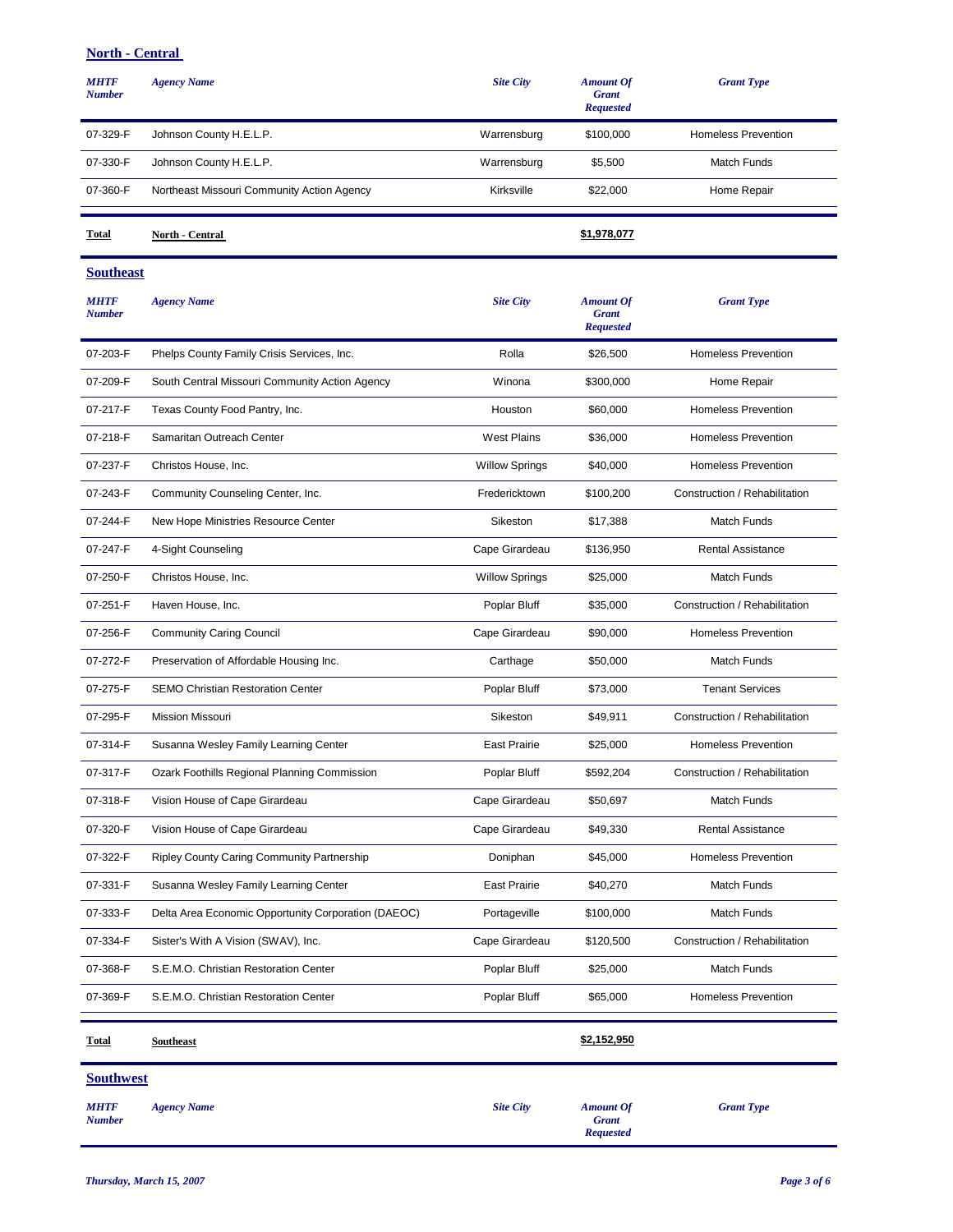#### **Southwest**

| <b>MHTF</b><br><b>Number</b> | <b>Agency Name</b>                                | <b>Site City</b>       | <b>Amount Of</b><br><b>Grant</b><br><b>Requested</b> | <b>Grant Type</b>             |
|------------------------------|---------------------------------------------------|------------------------|------------------------------------------------------|-------------------------------|
| 07-202-F                     | Genesis: A Place of New Beginnings                | Waynesville            | \$229,075                                            | Construction / Rehabilitation |
| 07-208-F                     | Boys & Girls Town of Missouri                     | Springfield            | \$25,000                                             | Match Funds                   |
| 07-210-F                     | The Arc of the Ozarks                             | Cassville              | \$50,000                                             | Construction / Rehabilitation |
| 07-212-F                     | Economic Security Corporation of Southwest Area   | Joplin                 | \$38,500                                             | <b>Homeless Prevention</b>    |
| 07-213-F                     | Ozarks Area Community Action Corporation          | Springfield            | \$31,357                                             | <b>Homeless Prevention</b>    |
| 07-222-F                     | The Kitchen Inc. - Missouri Hotel                 | Springfield            | \$65,000                                             | Construction / Rehabilitation |
| 07-225-F                     | The Kitchen, Inc.                                 | Springfield            | \$30,000                                             | <b>Homeless Prevention</b>    |
| 07-229-F                     | The Kitchen, Inc. - Family Nurturing Center       | Springfield            | \$45,000                                             | Construction / Rehabilitation |
| 07-230-F                     | Christian Associates of Table Rock Lake           | <b>Kimberling City</b> | \$114,000                                            | <b>Homeless Prevention</b>    |
| 07-239-F                     | Council of Churches of the Ozarks                 | Springfield            | \$50,000                                             | Home Repair                   |
| 07-252-F                     | West Central Missouri Community Action Agency     | <b>Appleton City</b>   | \$30,000                                             | Home Repair                   |
| 07-255-F                     | Missouri Ozarks Community Action, Inc.            | Richland               | \$50,000                                             | Home Repair                   |
| 07-274-F                     | The H.O.U.S.E., Inc.                              | Joplin                 | \$93,800                                             | Construction / Rehabilitation |
| 07-280-F                     | Catholic Charities - Springfield                  | Springfield            | \$70,000                                             | <b>Homeless Prevention</b>    |
| 07-282-F                     | Ozarks Area Community Action Corporation          | Springfield            | \$280,673                                            | <b>Homeless Prevention</b>    |
| 07-287-F                     | Church Army Branson                               | <b>Branson</b>         | \$72,000                                             | <b>Homeless Prevention</b>    |
| 07-301-F                     | Family Violence Center, Inc.                      | Springfield            | \$48,123                                             | Construction / Rehabilitation |
| 07-302-F                     | Christian Associates of Table Rock Lake           | <b>Kimberling City</b> | \$20,000                                             | Match Funds                   |
| 07-312-F                     | COPE, Inc.                                        | Lebanon                | \$25,000                                             | Match Funds                   |
| 07-332-F                     | Consumer Credit Counseling Service of Springfield | Springfield            | \$80,000                                             | <b>Homeless Prevention</b>    |
| 07-354-F                     | Preservation of Affordable Housing Inc.           | Webb City              | \$66,221                                             | <b>Tenant Services</b>        |
| 07-355-F                     | Preservation of Affordable Housing Inc.           | Springfield            | \$66,221                                             | <b>Tenant Services</b>        |
| Total                        | Southwest                                         |                        | \$1,579,970                                          |                               |
| <b>St. Louis Metro</b>       |                                                   |                        |                                                      |                               |
| <b>MHTF</b><br><b>Number</b> | <b>Agency Name</b>                                | <b>Site City</b>       | <b>Amount Of</b><br><b>Grant</b><br><b>Requested</b> | <b>Grant Type</b>             |
| 07-200-F                     | Great Things Incorporated Foundation              | St. Louis              | \$250,000                                            | <b>Homeless Prevention</b>    |
| ם גמפידר                     |                                                   |                        | 000000                                               | ومملوموا ا<br>D-              |

| <b>MHTF</b><br><b>Number</b> | <b>Agency Name</b>                                    | <b>Site City</b> | <b>Amount Of</b><br><b>Grant</b><br><b>Requested</b> | <b>Grant Type</b>          |
|------------------------------|-------------------------------------------------------|------------------|------------------------------------------------------|----------------------------|
| 07-200-F                     | Great Things Incorporated Foundation                  | St. Louis        | \$250,000                                            | <b>Homeless Prevention</b> |
| 07-204-F                     | <b>Adequate Housing For Missourians</b>               | Hazelwood        | \$80,000                                             | Homeless Prevention        |
| 07-205-F                     | Adequate Housing For Missourians                      | Hazelwood        | \$30,000                                             | <b>Match Funds</b>         |
| 07-206-F                     | <b>Adequate Housing For Missourians</b>               | Hazelwood        | \$60,000                                             | Home Repair                |
| 07-211-F                     | Justine Petersen Housing & Reinvestment Corporation   | St. Louis        | \$75,000                                             | Home Repair                |
| 07-216-F                     | Housing Options Provided for the Elderly, Inc. (HOPE) | St. Louis        | \$100,000                                            | <b>Homeless Prevention</b> |
| 07-219-F                     | Room at the Inn                                       | <b>Bridgeton</b> | \$10,000                                             | <b>Homeless Prevention</b> |
| 07-220-F                     | Room at the Inn                                       | <b>Bridgeton</b> | \$25,000                                             | <b>Match Funds</b>         |
| 07-224-F                     | Missouri EnergyCare, Inc. dba EnergyCare              | St. Louis        | \$50,000                                             | <b>Homeless Prevention</b> |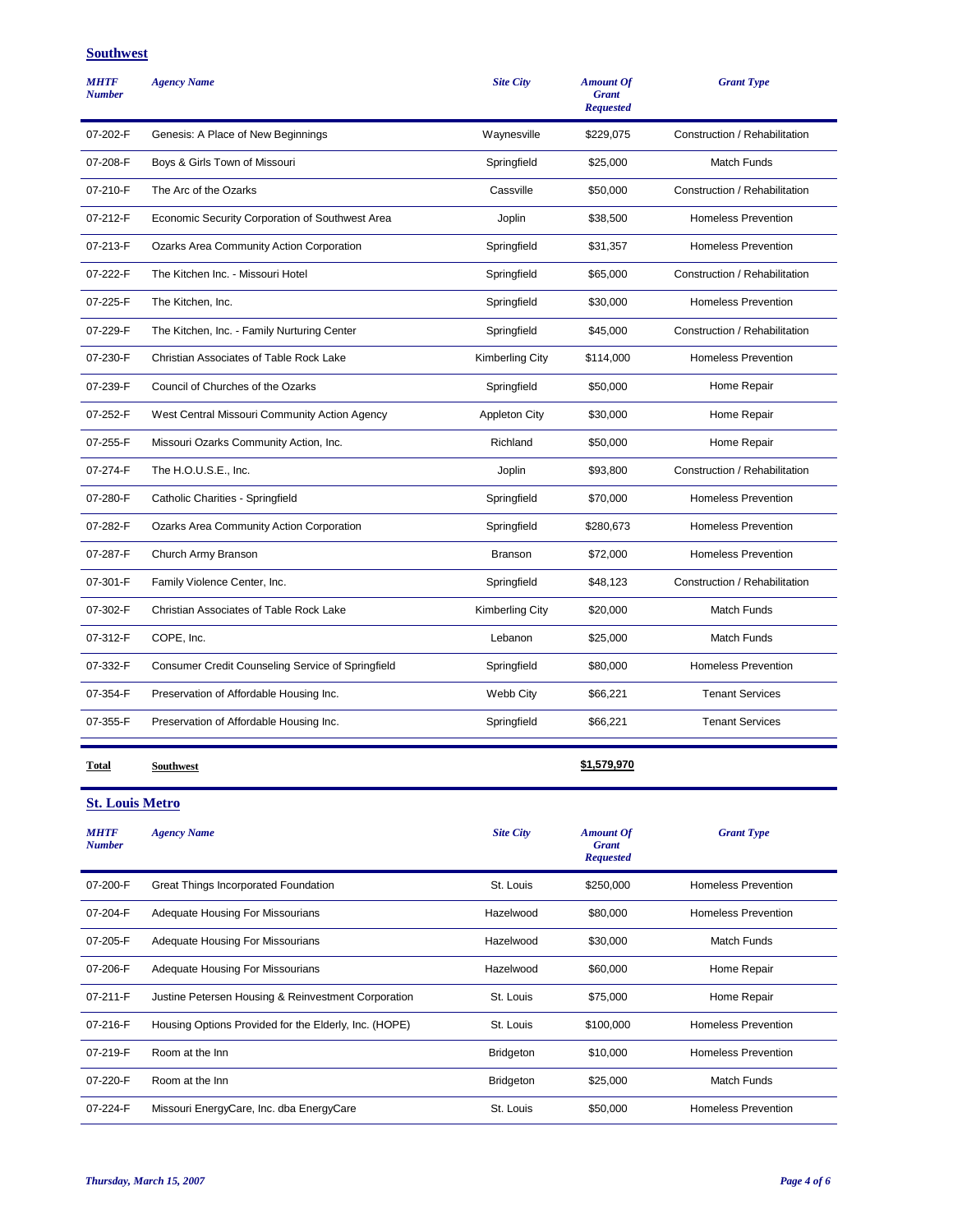#### **St. Louis Metro**

| <b>MHTF</b><br><b>Number</b> | <b>Agency Name</b>                                       | <b>Site City</b>  | <b>Amount Of</b><br><b>Grant</b><br><b>Requested</b> | <b>Grant Type</b>             |
|------------------------------|----------------------------------------------------------|-------------------|------------------------------------------------------|-------------------------------|
| 07-228-F                     | Society of St. Vincent DePaul Criminal Justice Ministry  | St. Louis         | \$199,600                                            | <b>Homeless Prevention</b>    |
| 07-232-F                     | Paraquad, Inc.                                           | St. Louis         | \$65,000                                             | Home Repair                   |
| 07-233-F                     | Paraquad, Inc.                                           | St. Louis         | \$65,000                                             | Home Repair                   |
| 07-238-F                     | Catholic Charities Housing Resource Center               | St. Louis         | \$25,000                                             | <b>Match Funds</b>            |
| 07-241-F                     | Rebuilding Together St. Louis                            | St. Louis         | \$125,000                                            | Home Repair                   |
| 07-242-F                     | <b>Catholic Charities Community Services</b>             | St. Louis         | \$60,500                                             | <b>Homeless Prevention</b>    |
| 07-245-F                     | Loving Hearts Outreach                                   | Washington        | \$40,000                                             | Match Funds                   |
| 07-246-F                     | Loving Hearts Outreach                                   | Washington        | \$60,000                                             | <b>Homeless Prevention</b>    |
| 07-248-F                     | Agape Ministry of Warrenton, Inc.                        | Warrenton         | \$75,000                                             | <b>Homeless Prevention</b>    |
| 07-249-F                     | Saints Joachim & Ann Care Service                        | <b>St Charles</b> | \$225,000                                            | <b>Homeless Prevention</b>    |
| 07-268B-F                    | Phoenix Family Housing Corporation                       | St. Louis         | \$167,000                                            | <b>Tenant Services</b>        |
| 07-273-F                     | Intercommunity Housing Association for Pillar Place Apts | St. Louis         | \$51,562                                             | Construction / Rehabilitation |
| 07-276-F                     | <b>Community Asset Management Company</b>                | St. Louis         | \$25,000                                             | Match Funds                   |
| 07-277-F                     | Independence Center, Inc.                                | Maplewood         | \$150,000                                            | Construction / Rehabilitation |
| 07-278-F                     | Catholic Charities Housing Resource Center               | St. Louis         | \$150,000                                            | Home Repair                   |
| 07-281-F                     | Intercommunity Housing Association for Compton Place     | St. Louis         | \$68,197                                             | Construction / Rehabilitation |
| 07-283-F                     | <b>Community Alternatives</b>                            | St. Louis         | \$313,618                                            | <b>Homeless Prevention</b>    |
| 07-284-F                     | Catholic Charities Housing Resource Center               | St. Louis         | \$200,000                                            | <b>Homeless Prevention</b>    |
| 07-288-F                     | Saint Patrick Center                                     | St. Louis         | \$260,000                                            | <b>Homeless Prevention</b>    |
| 07-289-F                     | God's House Outreach Ministry                            | St. Louis         | \$17,000                                             | Construction / Rehabilitation |
| 07-290-F                     | <b>Emmanuel Watertower Christian Ministries</b>          | St. Louis         | \$675,000                                            | Construction / Rehabilitation |
| 07-291-F                     | <b>Community Asset Management Company</b>                | St. Louis         | \$35,000                                             | <b>Homeless Prevention</b>    |
| 07-292-F                     | <b>Community Asset Management Company</b>                | St. Louis         | \$67,224                                             | <b>Rental Assistance</b>      |
| 07-293-F                     | Community Health Plus (dba BJC Behavioral Health)        | St. Louis         | \$44,000                                             | <b>Homeless Prevention</b>    |
| 07-294-F                     | Home Services, Inc.                                      | St. Louis         | \$90,000                                             | Home Repair                   |
| 07-297-F                     | Evangelical Children's Home (dba Steppingstone)          | St. Louis         | \$30,000                                             | Rental Assistance             |
| 07-298-F                     | Peter & Paul Community Services, Inc.                    | St. Louis City    | \$118,000                                            | <b>Homeless Prevention</b>    |
| 07-299-F                     | Peter & Paul Community Services, Inc. / Labre Center     | St. Louis City    | \$75,000                                             | Match Funds                   |
| 07-300-F                     | Peter & Paul Community Services, Inc. / Emer. Shelter    | St. Louis City    | \$49,000                                             | Match Funds                   |
| 07-308-F                     | Almost Home, Inc.                                        | St. Louis         | \$110,000                                            | Construction / Rehabilitation |
| 07-309-F                     | Almost Home, Inc.                                        | St. Louis         | \$172,301                                            | Match Funds                   |
| 07-310-F                     | Center for Women in Transition                           | St. Louis         | \$125,000                                            | <b>Homeless Prevention</b>    |
| 07-311-F                     | Lemay Housing Partnership, Inc.                          | Lemay             | \$50,000                                             | Home Repair                   |
| 07-313-F                     | Lemay Housing Partnership, Inc.                          | Lemay             | \$15,000                                             | Match Funds                   |
| 07-321-F                     | Our Lady's Inn                                           | Defiance          | \$72,500                                             | Match Funds                   |
| 07-323-F                     | St Louis Transitional Hope House, Inc.                   | St. Louis         | \$35,012                                             | Construction / Rehabilitation |